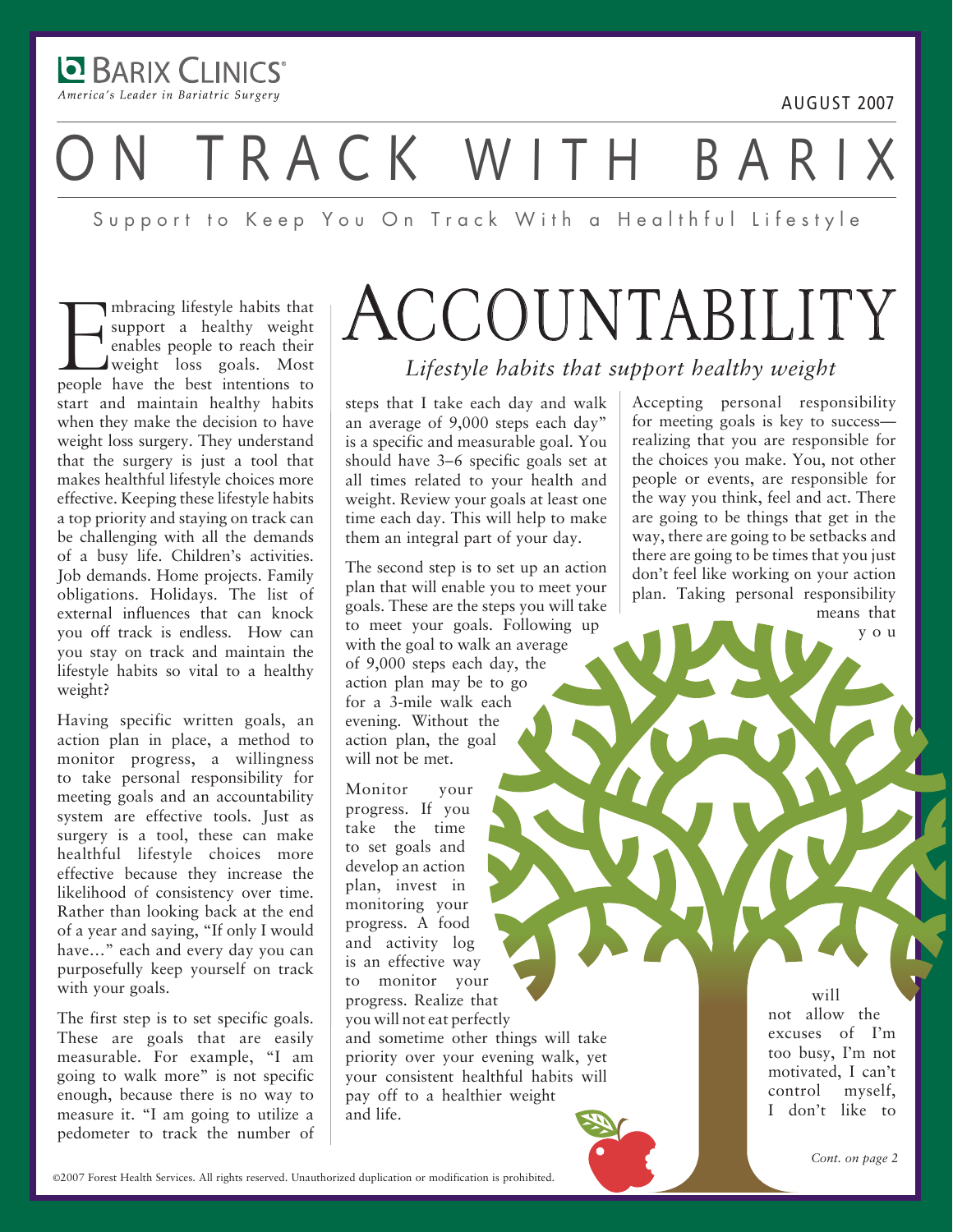#### *Accountability,* cont. from page 1

exercise, those protein drinks are gross or it's not the right time to derail your action plans and goals. Rather than persuading yourself that this is just the way things are and you don't have much control over it, tackle your excuses ahead of time so that they lose their power.

Lastly, find an accountability partner. This person can gently correct you when you need it, celebrate in your success and keep you focused on your goals and action plan. Someone from your Barix Support Group, another weight loss surgery patient, a coworker or a family member can fit this role. Keep in mind that accountability is an internal experience—no one can make you accountable. However, it may help to have someone invested in your lifestyle choices to know someone is rooting for you and is there for both your triumphs and your weak moments.

An accountability partner should be someone who is not jealous of your weight loss success, has a positive attitude, will give and take support and advice, is trustworthy, is readily available by phone or email, and is going through a similar experience or able to relate to your situation.

### RECONSTRUCTIVE **SURGERY**

To receive a **FREE** *reconstructive surgery* guide, call 800-282-0066 or send us an email at *rc@barixclinics. com* with your name and contact information.

Our reconstructive surgery program is currently performed at our centers in Michigan, Ohio, and Pennsylvania. Call us today for more information!

## LOSE THE Excuses!

*T* ake a contract with yourself of what you will do instead of giving in to excuses.

The first step is to become aware of the excuses you use most often. Listen to the self-talk that happens in your mind when you don't want to do something that you know you should. What were you saying to yourself when you decided to skip your evening walk? Not enough time, tired or your husband wanted to take you to dinner?

The next step is to find an effective countermeasure. This could be a different way of thinking, a time management strategy, or something that helps you avoid the situation in the first place. If family obligations continue to get in the way of your action plan, take a few minutes in the evening to plan out the next day. Decide what needs to be done and who can help you get it done. Put your dinner in the crock-pot, have your husband pick up the kids from daycare and ask your older child to help the younger one with homework.

Write up a contract with yourself. This is a visible reminder of your commitment to lifestyle habits that support a healthy weight. It is a contract to do things differently and to achieve different results.



Your contract may look something like this:

*I, \_\_\_\_\_\_\_\_\_\_\_\_\_\_\_\_\_\_\_\_\_ agree to the following steps to improve my accountability to myself and commit to the lifestyle habits that support a healthy weight:* 

- 1. I will find positive ways to comfort myself without using food. I will go for a walk, take a bubble bath, call my friend Lisa, or read a book. If I slip up, I will do better the next time.
- 2. I will take the time and put forth the effort to walk an average of 9,000 steps each day. When there is a conflict between my exercise time and other obligations, I will find a reasonable solution that allows me to follow through with my commitment.
- 3. I will choose foods and beverages that allow me to meet my daily protein goals. I will find options that are acceptable to me. I will choose to start my day with a high protein shake to insure that I meet my daily goals. If I become tired of that routine, I will find another method to meet my daily protein goals. I will ask for help and support if I am unable to reach my protein goals for more than 3 days in a row.

*Respectfully agreed to by* 

\_\_\_\_\_\_\_\_\_\_\_\_\_\_\_\_\_\_\_\_\_\_\_\_\_\_\_\_\_\_\_\_\_

Date

Keeping a daily food and activity log helped me to get back on track with my food choices and exercise. I also started wearing a pedometer and increased my average daily steps from 4,000 steps a day to over 10,000 steps!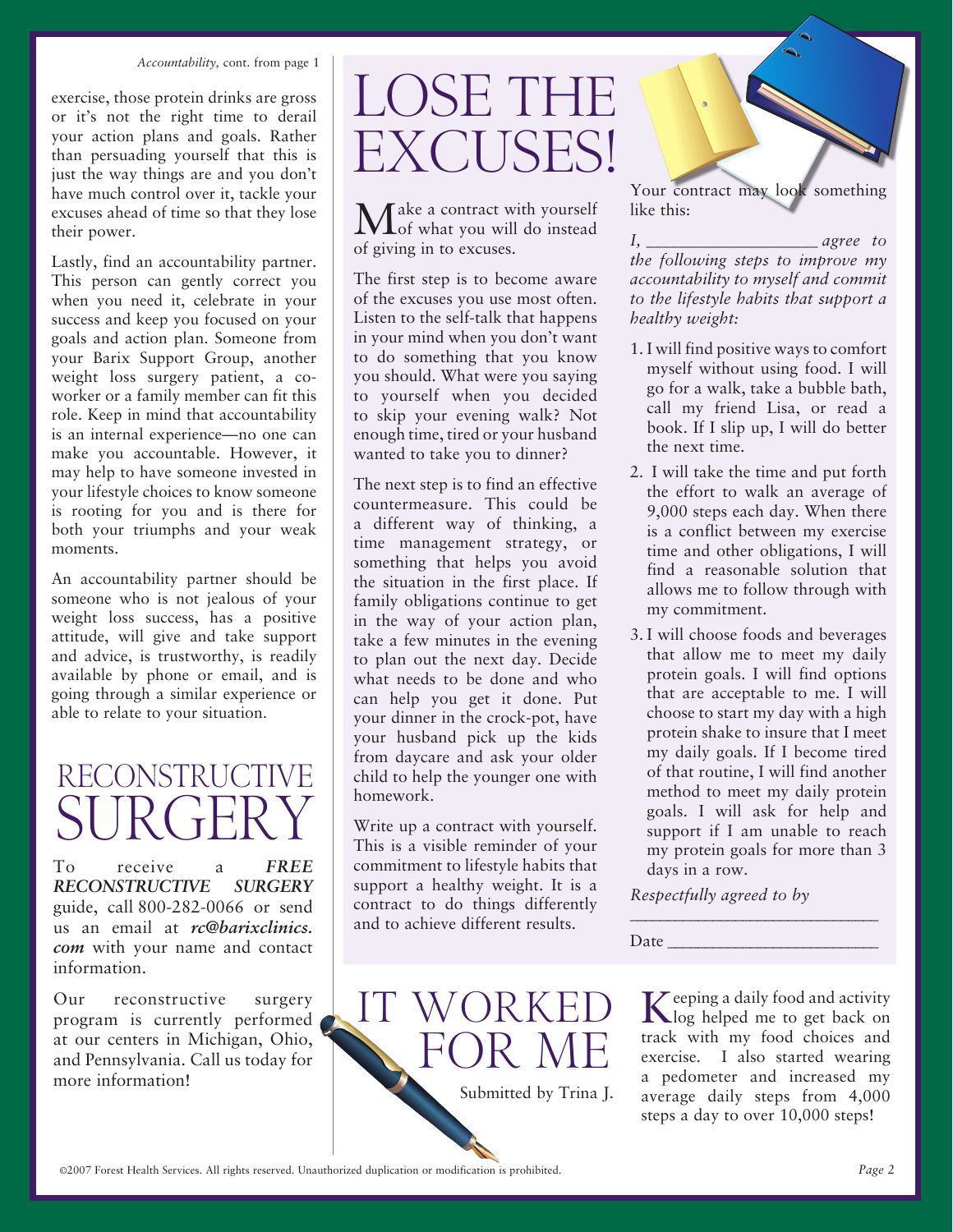### My Accountability Plan

| <b>Healthy Habits</b><br>Goals                                        | <b>Action Plan</b>               | <b>Monitoring Tool</b>             | <b>Accepting</b><br><b>Responsibility</b>                                                                                                                             | <b>Accountability</b>                                                                                                                                    |
|-----------------------------------------------------------------------|----------------------------------|------------------------------------|-----------------------------------------------------------------------------------------------------------------------------------------------------------------------|----------------------------------------------------------------------------------------------------------------------------------------------------------|
| Sample:<br>Walk 9,000 steps a<br>day-average (63,000<br>steps a week) | Go for a 3 mile walk<br>each day | Pedometer<br>Food and activity log | Time will be biggest<br>excuse:<br>I will make walking<br>a priority.<br>If I am not able to<br>walk 3 miles one day,<br>I will go for a 6 mile<br>walk the next day. | My friend Maryellen<br>has agreed to be<br>my accountability<br>partner. She is also<br>working to increase<br>her fitness through a<br>walking program. |
|                                                                       |                                  |                                    |                                                                                                                                                                       |                                                                                                                                                          |
|                                                                       |                                  |                                    |                                                                                                                                                                       |                                                                                                                                                          |
|                                                                       |                                  |                                    |                                                                                                                                                                       |                                                                                                                                                          |
|                                                                       |                                  |                                    |                                                                                                                                                                       |                                                                                                                                                          |
|                                                                       |                                  |                                    |                                                                                                                                                                       |                                                                                                                                                          |
|                                                                       |                                  |                                    |                                                                                                                                                                       |                                                                                                                                                          |
|                                                                       |                                  |                                    |                                                                                                                                                                       |                                                                                                                                                          |
|                                                                       |                                  |                                    |                                                                                                                                                                       |                                                                                                                                                          |



WebMD has 13 Healthy Habits to Improve Your Life. These go right along with the Barix Healthful Lifestyle Habits. How can you improve your habits for a healthier life?

To get more details, visit the WebMD site: **http://www.webmd.com/ balance/features/13-healthy-habitsto-improve-your-life?page=1**



©2007 Forest Health Services. All rights reserved. Unauthorized duplication or modification is prohibited.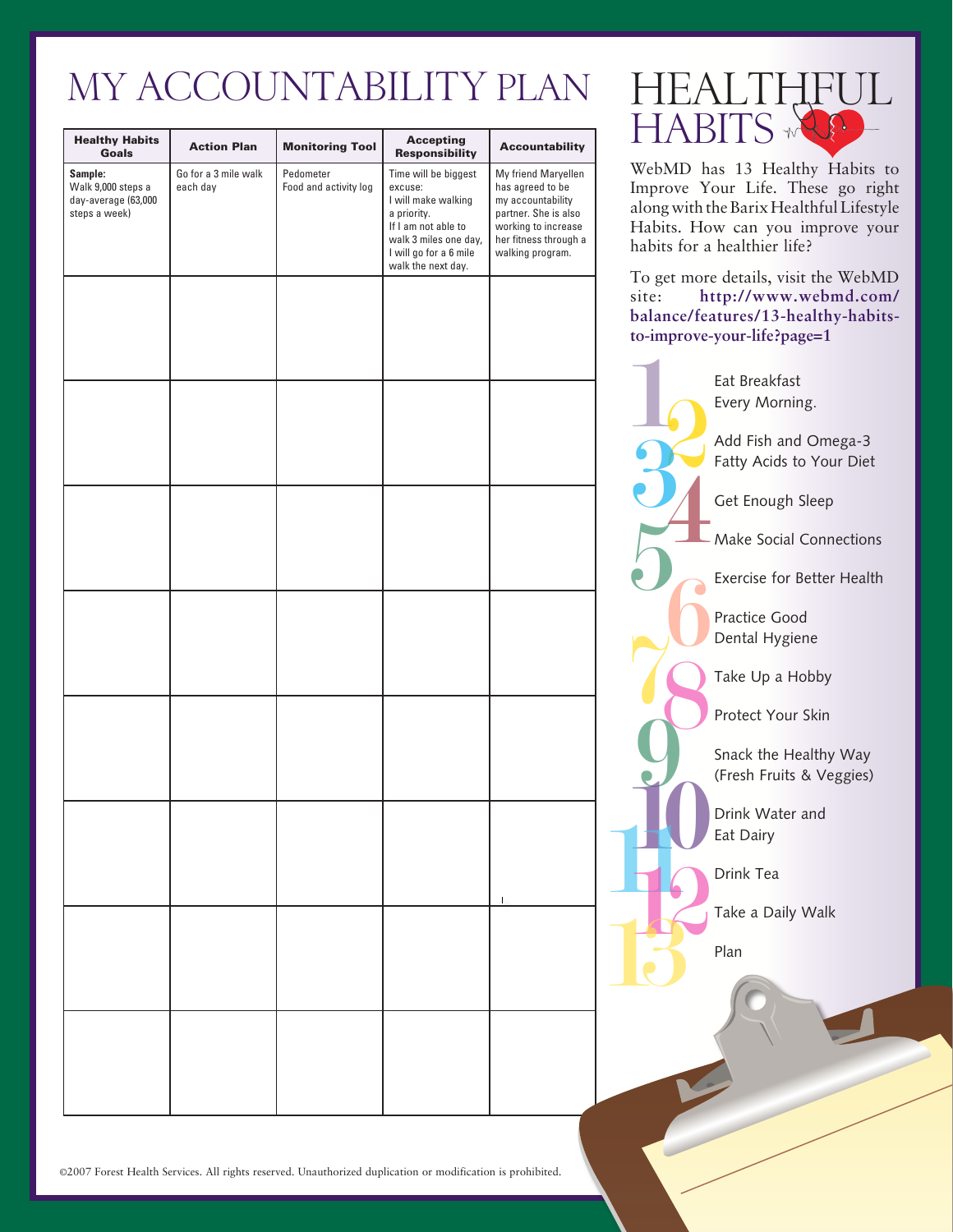# CONSIDERING SUR GERY

Once a consultation is attended<br>
and the decision to have<br>
bariatric surgery is made, most and the decision to have people want to schedule surgery as soon as possible. The next months can be trying as you look forward to surgery, but need to meet medical and insurance requirements first. Based upon your individual health history, the surgeon may order clearances to clarify your health status. Insurance companies also have very strict criteria and will not approve the procedure unless their criteria are met. These requirements vary from insurance company to insurance company and can be time consuming and difficult to meet. Understanding the requirements and process may make these hurdles and time delays more bearable.

Both the group practice and the insurance department will be working with you following your consultation. They will be happy to assist you in obtaining the necessary clearances and documentation. However, it is very important that patients take an active role in obtaining the needed documentation. A joint effort in acquiring the documentation speeds up the entire process.

The next step after the consultation is to get a prior authorization from your insurance company to move forward with surgery. Your Barix insurance coordinator will utilize the notes made by the surgeon at your consultation and additional documentation to justify medical necessity of the surgery and obtain this prior authorization. Your coordinator will let you know what documentation your insurance company requires. Most insurance plans require documentation of previous attempts to lose weight. For some, Weight Watcher's receipts are adequate, but others require physician-supervised diet programs. The insurance department can clarify your insurance company's specific requirements and let you know which types of documentation they will accept. Once all the documentation required by your insurance company is received, a letter of medical necessity will be

generated on your behalf to your insurance company. Your assigned insurance coordinator will follow up with your insurance company to check on the status of your request for prior authorization and confirm that any additional documentation has been received and is being processed in a timely manner. They will also keep you apprised of any new developments in your case. It usually takes 3–6 weeks to obtain a response back from the insurance company. After the approval is received, your case will be sent back to the group practice for review of any outstanding medical clearances.

While the insurance coordinator is working on obtaining pre-authorization from your insurance company, you can schedule and obtain the ordered medical clearances. You may need the help of your primary care physician. He/she may need to write a letter stating that you are medically cleared for surgery, document previous weight loss attempts or refer you to specialists for clearances. It can be intimidating to talk to your primary care physician regarding bariatric surgery if you sense that he/she will not be supportive. Many times people are relieved to find that their doctors are supportive of the decision to have surgery. If not, it may be helpful to set up an appointment to talk to him/her about the importance of the procedure to you. You may want to take a family member or friend with you for support.

A group practice representative will stay in contact with you to review what (if any) medical clearances are still needed. Once all pre-operative clearances are received, your case will be sent to your surgeon for final review and sign off before sending your case to the hospital scheduling department.

During this time period the hospital admitting department will contact your insurance company to get an explanation of your surgical benefits. An admitting representative will contact you to review this information and give you an

*We're here to walk you through each step of the process—to get you from the consultation to surgery!*

estimated

a m o u n t

that you will owe for the surgery. This is only an estimate so the amount owed may be more or less. If you have any questions or want to hear an explanation of your benefits yourself, you may do so by calling the customer service number listed on the back of your insurance card.

*Before you can be scheduled for pre-admission testing and surgery:*

- A written pre-authorization letter from your insurance company must be received.
- All pre-operative medical clearances must be received and the surgeon must review and sign off on them.
- A benefits verification that outlines your out of pocket expenses must be obtained.

Once all these things are completed, the surgical scheduler will contact you to schedule your pre-admission testing and surgery. Pre-Admission Testing is typically scheduled about 2 weeks prior to surgery and includes nutrition education, a physical exam, electrocardiogram (EKG), pulmonary function test, blood tests, and an ultrasound of your gallbladder. You will receive detailed instructions on how to prepare for pre-admission testing when the appointment is scheduled.

The group practice, insurance department, hospital admitting, schedulers and pre-admission testing staff are here to walk you through each step of the process—to get you from the consultation to surgery. They will do their best to consistently communicate with you through each step on your road to surgery. Please feel free to call and ask questions, clarify requirements or check on the status of your case at any time.

©2007 Forest Health Services. All rights reserved. Unauthorized duplication or modification is prohibited. *Page 4*